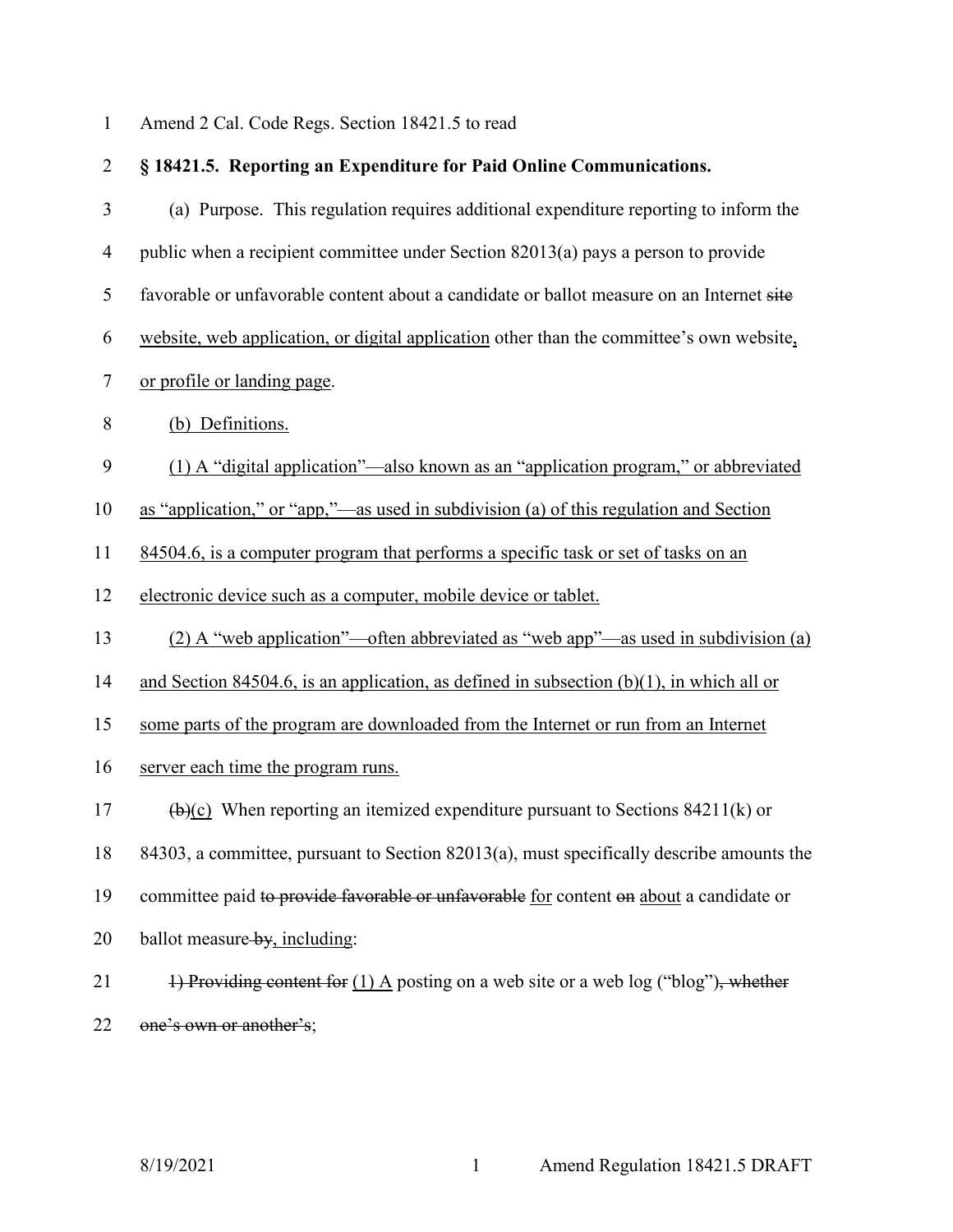2) Providing content for or posting (2) A posting on a social media platform or service;

(3) Providing video content for posting A video posted online.

| $\overline{4}$ | $\left(\frac{e}{d}\right)$ When reporting these expenditures, whether the payment is made directly or |
|----------------|-------------------------------------------------------------------------------------------------------|
| 5              | through a third party, committees must list specific details of the payment, including, but           |
| 6              | not limited to, the amount of the payment, the payee, the name and public username or                 |
| $\tau$         | handle of the person providing content, the name of each the website or each the URL on               |
| $8\,$          | for which the communication is published in the first instance, and, in the case of an                |
| 9              | article, op-ed, weblog ("blog") post, or similar communication, the title of the                      |
| 10             | communication. The committee must report the expenditure for online content using the                 |
| 11             | expenditure code "WEB" and the specifics described in this section.                                   |
| 12             | (d) Paid advertisements placed on the Internet by a recipient committee that are                      |
| 13             | purchased at regularly published rates are not subject to the additional reporting required           |
| 14             | by this regulation.                                                                                   |
| 15             | (e) The reporting in this regulation does not apply to payments that a recipient                      |
| 16             | committee makes to a person for producing content solely for the committee's own                      |
| 17             | websites or social media accounts.                                                                    |
| 18             | (f) The reporting requirements of this regulation are in addition to the reporting                    |
| 19             | requirements of Sections 84211(k) and 84303.                                                          |
| 20             | (g) In the case of a communication that does not meet the definition of an                            |
| 21             | advertisement under Section 84501, If if the fact that a campaign has paid for content as             |
| 22             | described in this regulation is posted in a clearly conspicuous manner along with the                 |
| 23             | posted content in each instance of the content appearing on the Internet or other digital             |